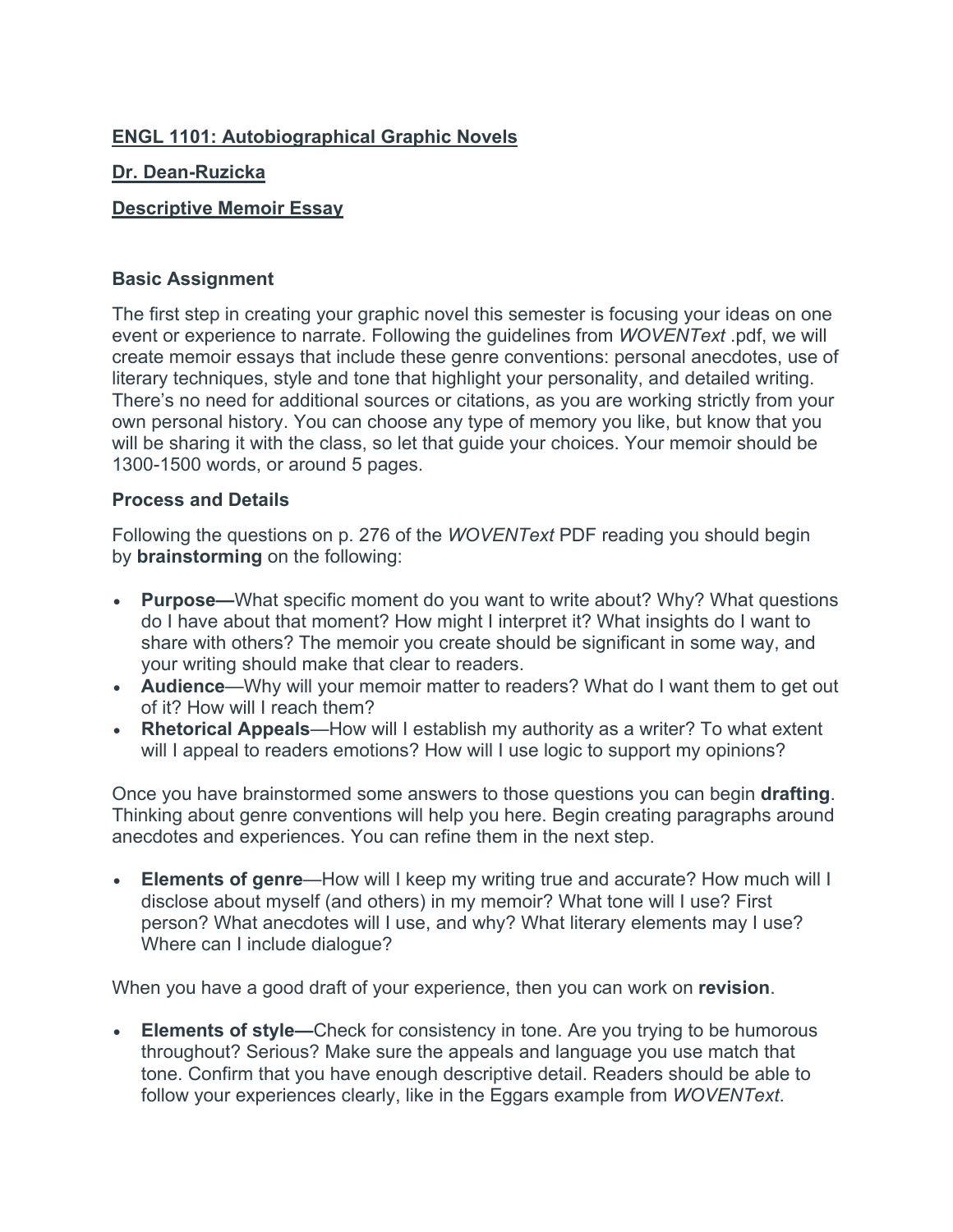• **Organization**—your organization will likely be chronological (although this isn't required). Do we have enough information to clearly follow how one event happens after (or before, or alongside) another?

Complete your **edits**, checking for consistency, grammar errors, and finalizing design. Follow the formatting document on Canvas if you have questions.

**Publish** your piece to Canvas. Your paper should be 1300-1500 words, with the word count listed on the front page (see example below). It should be submitted as a word document or google doc, double-spaced, Times New Roman font, with MLA style page headers and page numbers.

Example:

Rachel Dean-Ruzicka **Dean-Ruzicka** Dean-Ruzicka 1

**ENGL 1101 XX** 

January 21<sup>st</sup>, 2018

1425 words

Can't Stop, Won't Stop: 24 Hours in New York City

(Your title will differ—make up something creative!)

#### **Process deadlines:**

- Complete & post your **brainstorm** activity for class on **January 17th**.
- Write a first **draft**. Upload your draft to Canvas by **February 5th**.
- Bring copies of completed **workshop comments** for class on **February 7th.**
- Complete your **revision plan** in class on **February 7th.**
- **Edit** and **publish** your essay to Canvas by **February 12th.**
- **Reflect** on your essay in-class on **February 12th.**

# **Grading:**

- The **A+ Paper** will go above and beyond the A paper.
- The **A paper (95%)** will have a clearly defined subject matter and follow the conventions of a memoir in a mature or exemplary manner. That means that it will be written in past tense, have a consistent tone to reach its audience, have considered emotional/logical appeals, used detailed descriptive language, and included literary elements. The A paper will also clearly highlight the *significance* of the event—this is something that matters to you, that you want us to reflect on and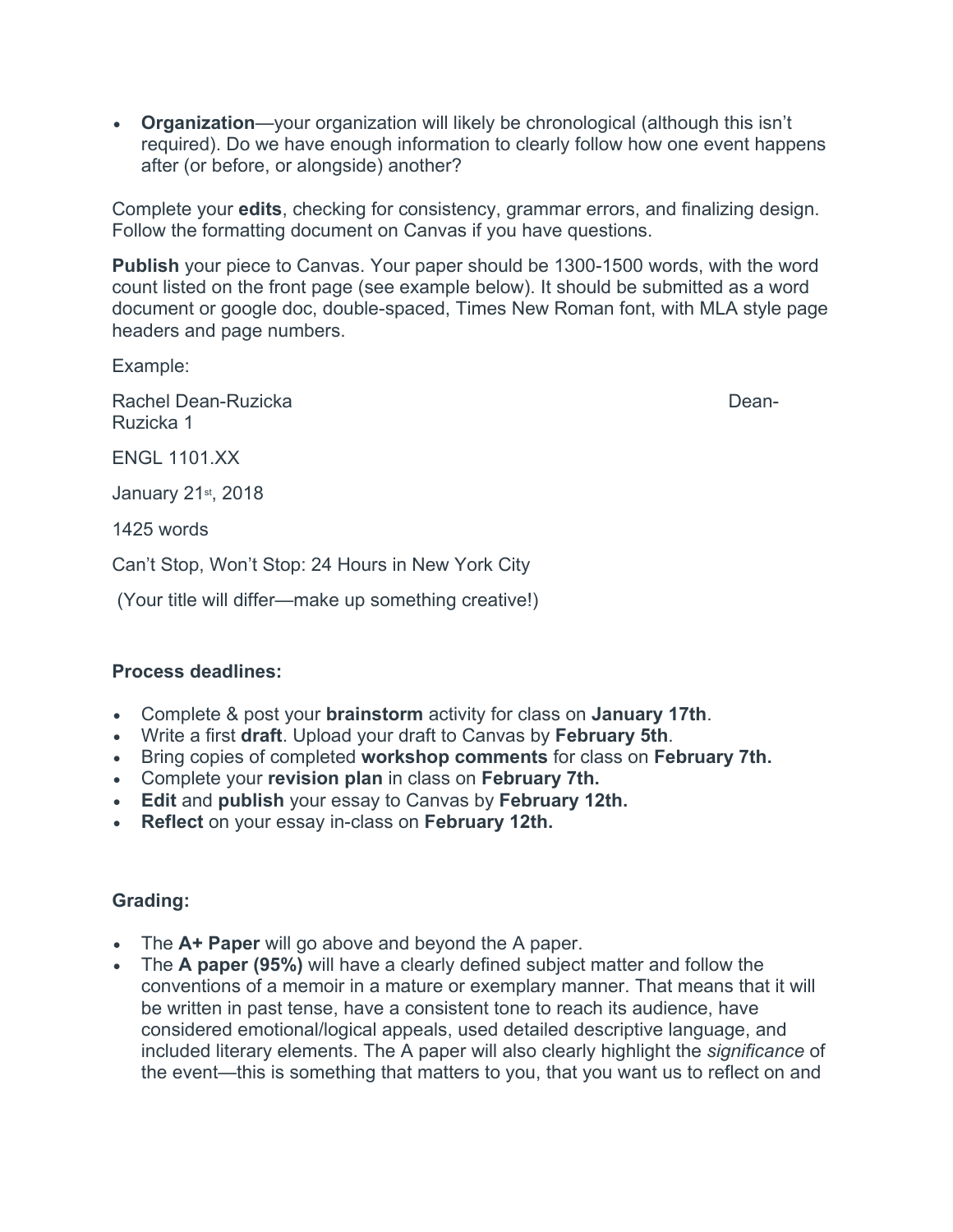come away with some new perspective or knowledge on the subject. It will be correctly formatted and have few to no errors.

- The **A- paper (92%)** will have a clearly defined subject matter and follow the conventions of a memoir in a mature manner. That means that it will be written in past tense, have a consistent tone to reach its audience, have considered emotional/logical appeals, used detailed descriptive language, and included literary elements. The A- paper will also highlight the *significance* of the event—this is something that matters to you, that you want us to reflect on and come away with some new perspective or knowledge on the subject, although it may be a bit generic. It will be correctly formatted and have few to no errors.
- The **B+ paper (88%)** will have a clearly defined subject matter and follow the conventions of a memoir in a mature or competent manner. That means that it will be written in past tense, have a consistent tone to reach its audience, may have considered emotional/logical appeals, used detailed descriptive language, and included literary elements. The B+ paper will also clearly highlight the *significance* of the event—this is something that matters to you, that you want us to reflect on and come away with some new perspective or knowledge on the subject. It will be correctly formatted and have very few errors.
- The **B paper (85%)** will have a clearly defined subject and follow conventions in a competent manner. It will have a consistent tone but may lack some appeals, descriptive language, OR literary elements. The tense may shift throughout the essay. The B paper likewise highlight the *significance* of the event—this is something that matters to you, that you want us to reflect on and come away with some new perspective or knowledge on the subject. It will be correctly formatted but may have minor errors.
- The **B- paper (82%)** will have a clearly defined subject and follow conventions in a competent to developing manner. It will have a consistent tone but may lack some appeals, descriptive language, OR literary elements. The tense may shift throughout the essay. The B paper likewise highlight the *significance* of the event this is something that matters to you, that you want us to reflect on and come away with some new perspective or knowledge on the subject. It will be correctly formatted but may have minor errors.
- The **C+ paper (78%)** will have a subject, but it may not always be the focus of the paper. It follows conventions in a developing manner, that is, it tries for a consistent tone but sometimes fails. It likely has flat language, fails to appeal to the audience, or lacks some literary elements. The C+ paper has the good conventions found in a B paper, but it often lacks the ability for readers to see the significance of the event. It may not follow all formatting requirements and likely has a pattern of errors. C papers also may be significantly under word count.
- The **C paper (75%)** will have a subject, but it may not always be the focus of the paper. It follows conventions in a developing manner, that is, it tries for a consistent tone but sometimes fails. It likely has flat language, fails to appeal to the audience, or lacks some literary elements. The C paper may have the good conventions found in a B paper, but it lacks the ability for readers to see the significance of the event. Readers fail to come away with any new perspectives. It may not follow all